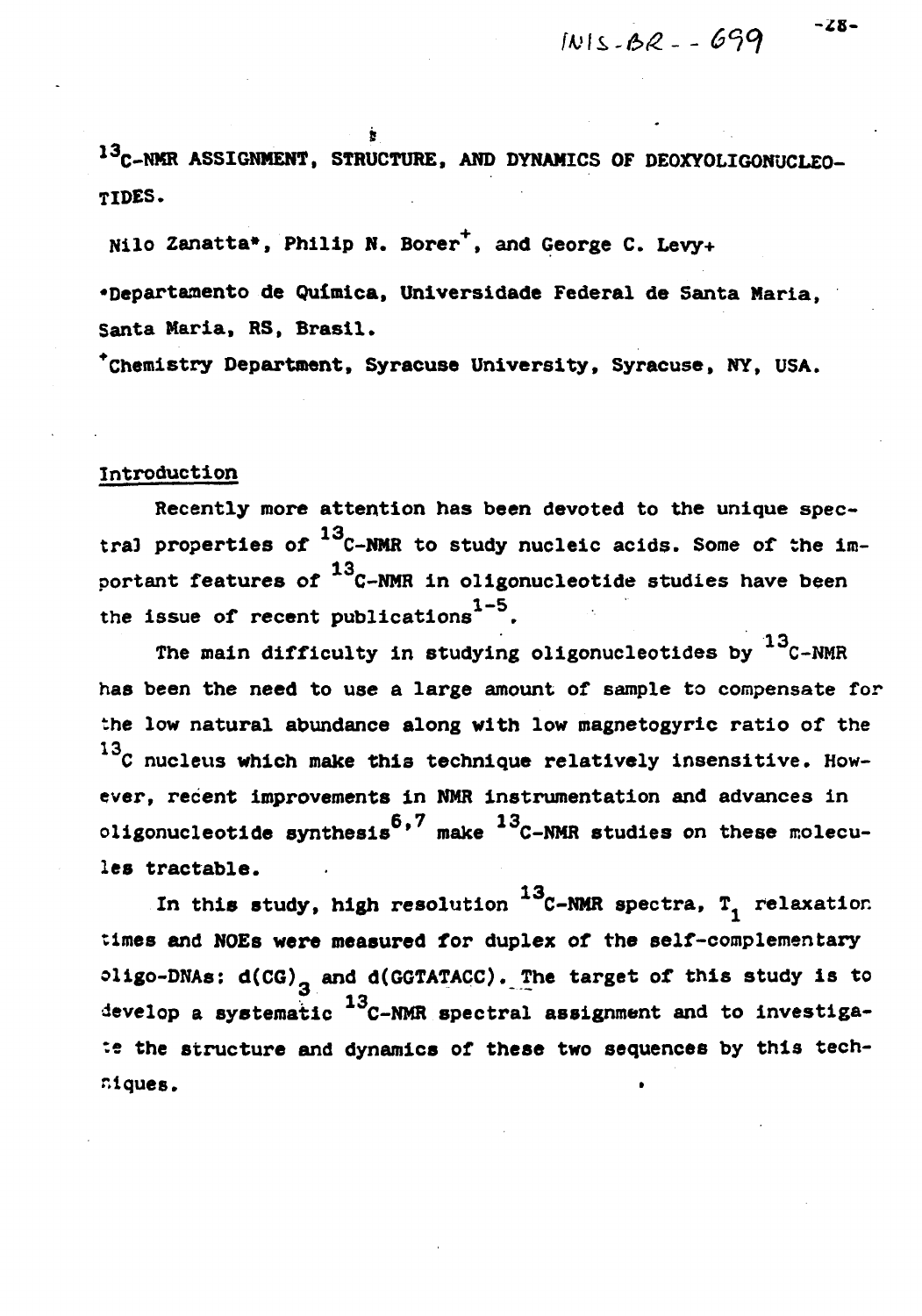### **Base Carbons**

**Secure assignments of the base carbons in oligonucleotides are relatively** simple in  $^{13}$ C-NMR as contrasted to  $^{1}$ H-NMR. This is a **consequence of the wide dispersion of the carbon signals producing** unique resonance positions for most of the carbons in the four mo**nonucleotides.** The direct comparison of  $\left[d(GGTATACC)\right]_2$  with  $\left[d(GG)\right]_2$ **(Fig, 1), is also very useful in distinguishing Ado and Thd signals from Cyd and Guo. Finally, the temperature dependence of the chemical shift (the melting profiles) was very useful in making assig nments.**

**Carbon signals of a given type with strong temperature depen dence tend to have parallel, or at least similar melting profiles. Profiles with shallow shapes also tend to be found for certain car bon types, although their shape are more variable. The following** principles were stablished to assign the <sup>13</sup>C-NMR base carbons sig**principles were stablished tc assign the C-NMR base carbons sig-**

1) Base carbons on internal nucleotides of a given type will have similar melting profiles: (a) carbons with strong positive sloping profiles (deshielded upon duple<sup>x</sup> dissociation) will be more shiel**ded than the base carbons on the external residues, due to base sta ded than the base carbons on the external residues, due to base sta 8 9 eking effects ' ; (b) base carbons on internal residues with strong negative profiles will be less shielded than the base carbons on external residues due to hydrogen-bonding effects.**

.2) The order of base stacking effects is: Ado>Guo>Cyd>Thd<sup>8,9</sup>. **3) Base carbons on external nucleotides show smaller chemical shift** changes with temperature than the base carbons on internal nucleotides due to fraying at the termini.

4) The melting transition is usually wider for base carbons on terminal nucleotides.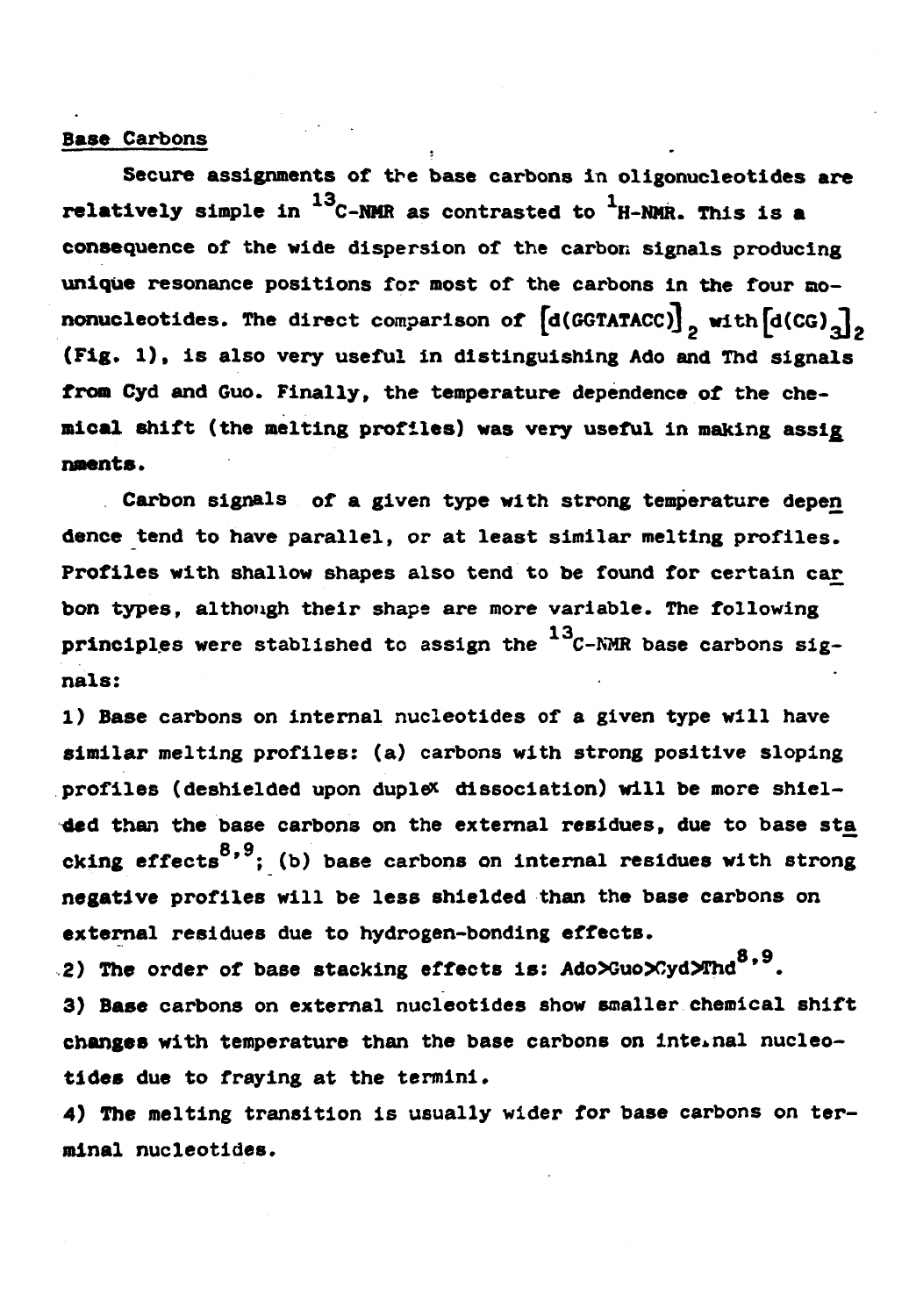-96-



 $\bar{\mathbf{r}}_i$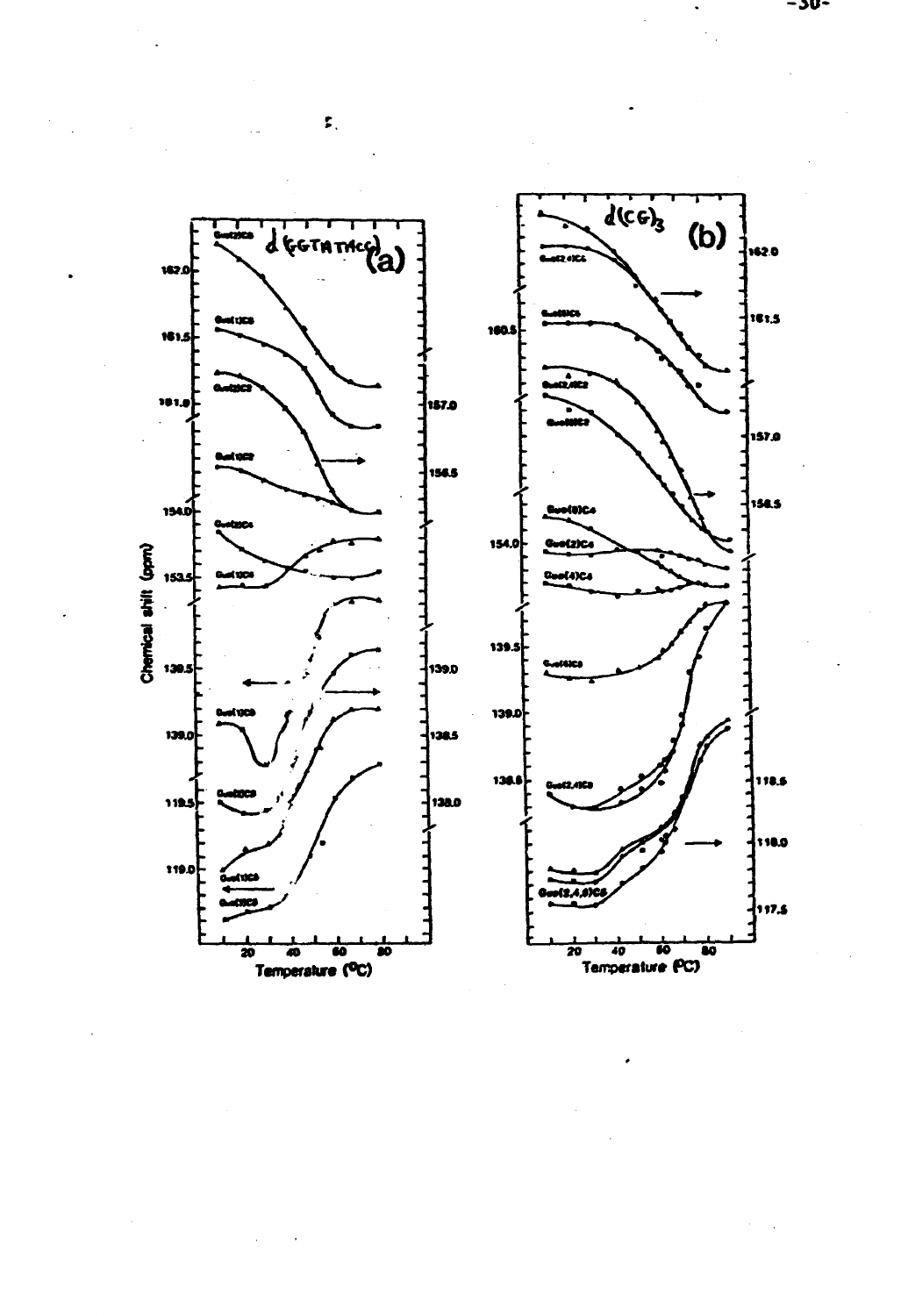### **Sugar Carbons**

13<sub>C</sub>-NMR spectra of the sugar carbons present four distinct and separated regions which are C1-C4, C2<sup>'</sup>, C3' and C5'. Each region absorbs in a range of chemical shift of only a few ppm which make the assignments difficult due extensive overlap of the resonance lines. Tentative assignment of each sugar carbon resonance line was obtained by direct comparison between the two sequences and with mononucleotides, and by analyzing the temperature dependence of the chemical shift.

 $\frac{13}{2}$ **Analysis of the <sup>-</sup>C-NMR variable temperature data of d(CG)**  $\tilde{ }$ **and d(GGTATACC) duplexes, provided the following conclusions: (a) changes in chemical shift begin earlier in the sugar than in the** bases, indicating that these <sup>13</sup>C magnetic shielding respond primarily to motion of the deoxyribose at low temperatures. (b) The mel ting curves of the 1<sup>'</sup>- and 2<sup>'</sup>-carbons are very dependent on the na ture of the bases. (c) The difference on the melting curves of the C2<sup>'</sup> and C3<sup>'</sup> region among the hexamer and the octamer indicate that there may be a different population distribution for the sugar con formation between these two sequences. (d) The convergence of the *f***<sub>c</sub>.4<sup>'</sup>-. and 5<sup>'</sup>-carbons at high temperature suggests that the che**mical shift of these carbons are mainly dependent on conformational changes of the phosphate backbone structure. However, the divergent character of the melting profiles indicates that there may be some **character of the melting profiles indicates that there may be some 13 influence of the bases on the C chemical shifts of these atoms.**

## **Relaxation Study**

**Investigation of the ccnformational flexibilities and internal motion in double-stranded DNA has recently been studied by multinu**clear  $\binom{1}{1}$ ,  $\frac{31}{1}$  and  $\frac{13}{1}$ C) NMR. Several groups have reported that relatively short (100-300 np), double-stranded DNA molecules undergo

**latively short (100-300 np), double-stranded DNA molecules undergo**